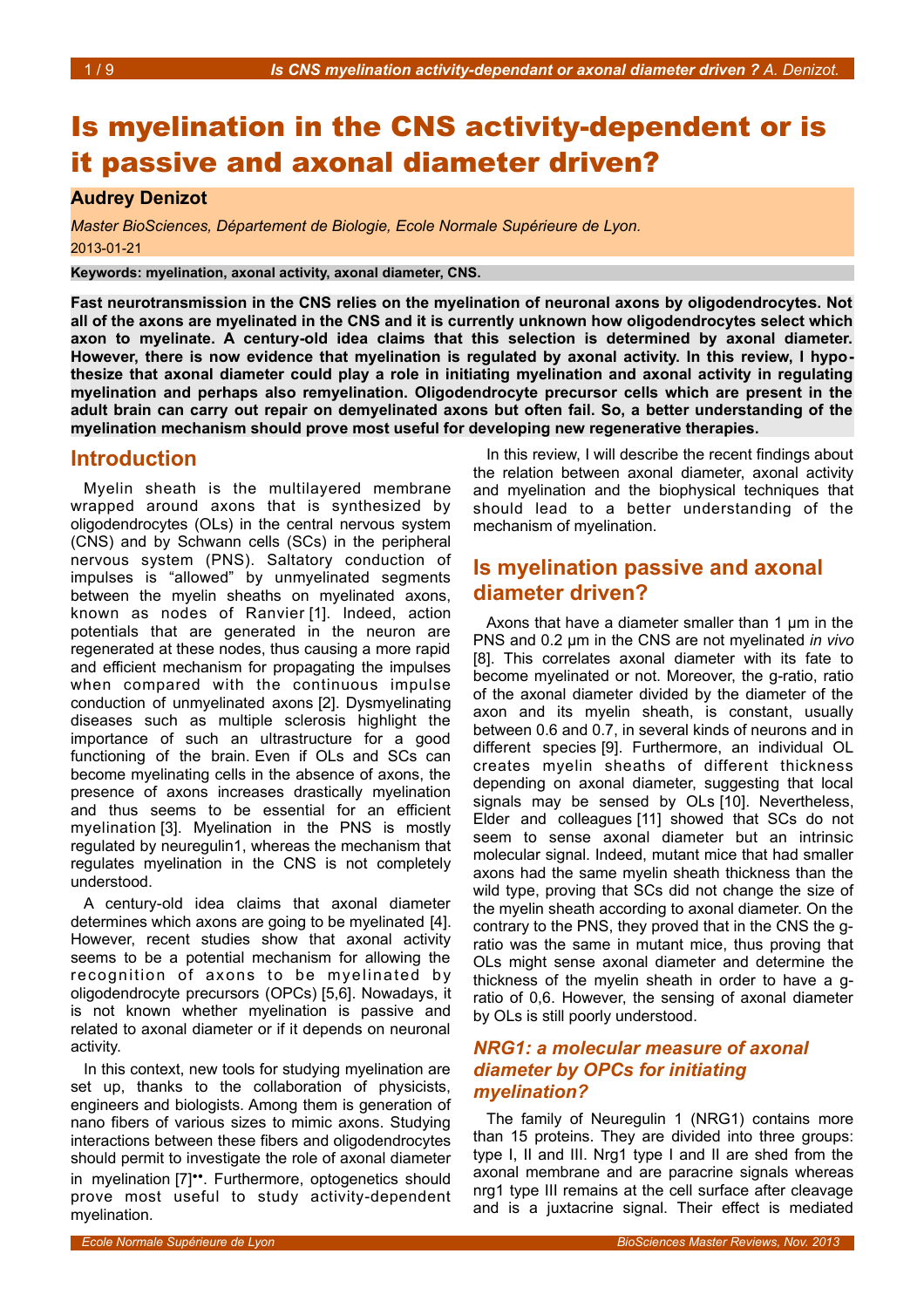when binding with erbB, proteins that belong to the EGF superfamily [12].

In the PNS, NRG1 type III seems to be the essential mediator of axonal diameter detection by Schwann cells (SCs): a threshold level of nrg1 expression determines the ensheathment fate of axons [13] (Figure [1A](#page-1-0)). Michailov and collaborators [14] demonstrated that the concentration of NRG1 is the same in small and in large axons but the larger surface contacting the axon of the latter leads to a greater quantity of NRG1 presented to SCs, which could enhance myelination of these axons. Moreover, they showed that the number of NRG1 is limiting whereas the number of ErbB receptors is in excess. Thus, they suggested a model in which NRG1 is a molecular measure of axonal diameter. Moreover, a recent study of Syed and colleagues [15] showed that the effect of paracrine nrg1 signaling is concentration-dependent: a low concentration leads to an activation of myelination whereas a high concentration inhibits myelination. Thus, NRG1 could be involved in two distinct phases of myelination in the PNS: an initial one based on an expression of membrane-bound NRG1 and a later one involving soluble form of the protein.

Whether NRG1 mediates axonal diameter sensing by

OLs is still being investigated. Indeed, *nrg1-/-* or *erbB-/* mutant mice are embryonic lethal because of cardiac malformations and die before myelination in the CNS has occurred, which prevents from studying the role of NRG1 in myelination *in vivo* [12]. Moreover, only ErbB2 and 3 are expressed in the PNS while the three groups of NRG1 are expressed in the CNS, which makes the effect of NRG1/ErbB pathway in the CNS more complicated to study. Indeed, several heterodimers can be formed, which might cause different downstream signaling events. Nevertheless, recent studies avoided this problem by studying heterozygous mice for *nrg1* [16] or for *erbB* [17,18] or by generating conditional null mutants [19]. It has thus been established that erbB signaling regulates maturation and myelination in the CNS by reducing the differentiation of OPCs [17,18]. Studying *nrg1+/-* mice [16] showed that NRG1 plays a role in OLs-mediated myelination but not in OPCs differentiation. Its effects are different depending on the region of the brain studied and predominantly affect the forebrain. This might be due to different responsiveness to NRG1 of OLs depending on their location. For example, *erbB3* expression seems to be essential between P21 (postnatal day 21) and P35 for maintaining the g-ratio and myelin gene expression in the medial prefrontal cortex (mPFC) [20]••. These



<span id="page-1-0"></span>**Figure 1. Role of axonal diameter in myelination in the CNS compared with the PNS. A:** In the PNS, axonal diameter seems to be sensed by SCs through the level of expression of Nrg1. Consequently, SCs enwrap one large axonal diameter and myelinate it or unwrap several small diameter axons without myelinating them, thus forming a Remak bundle. **B:** In the CNS, a threshold level of integrin expression seems to be essential to the myelinating fate of OPCs. Moreover, Nrg1 must be expressed but no threshold level is needed to enhance myelination, which is not illustrated in the figure. Large axonal diameter axons thus become myelinated by OLs whereas small diameter ones seem to be involved in maintaining OPCs in a quiescent state.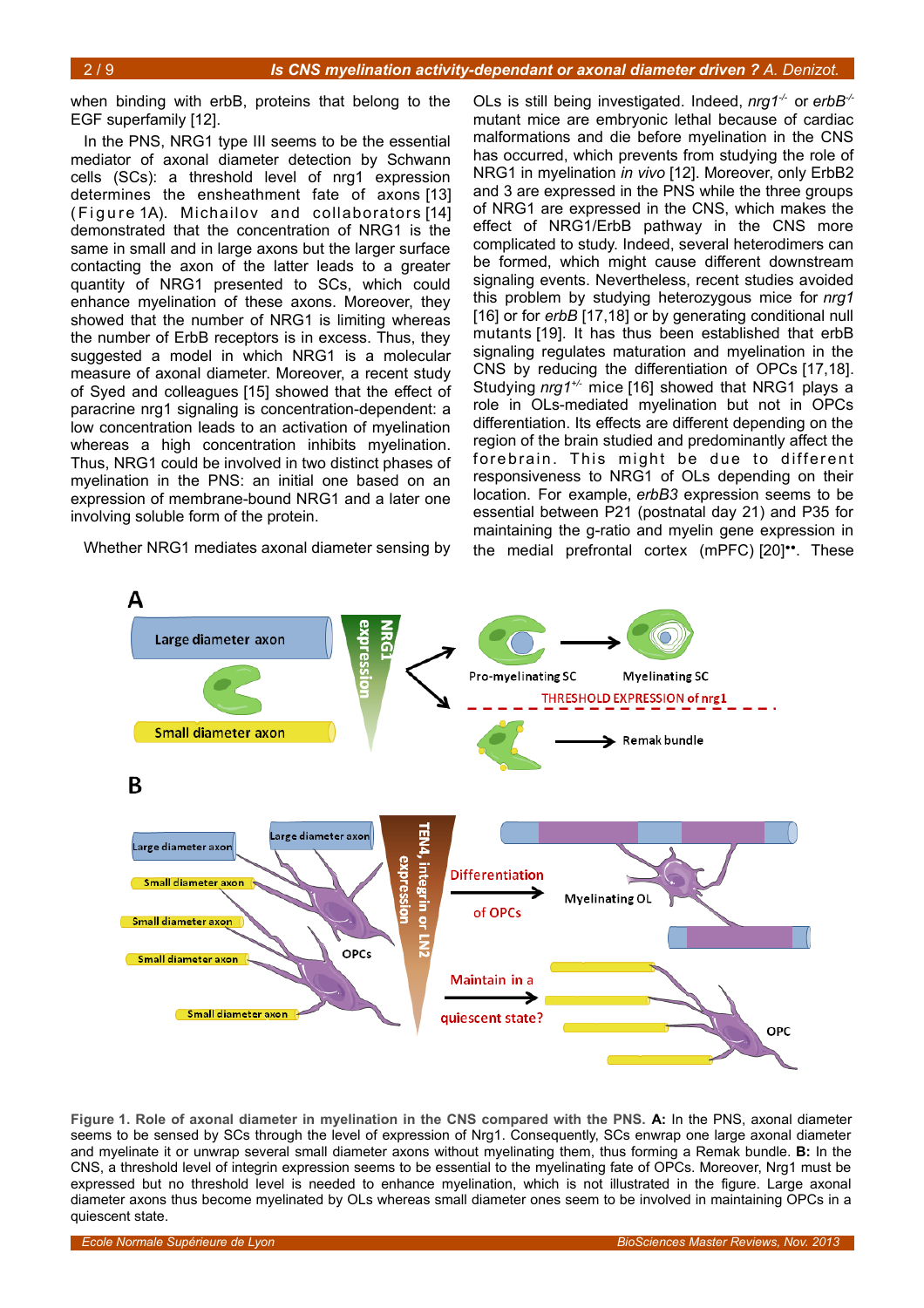patterns of expression in the mPFC seem to be regulated by juvenile social interaction.

Moreover, contrary to what exists in the PNS [13], there is no threshold of NRG1 expression needed to induce myelination. This might be due to the fact that thicker axons are myelinated in the CNS. Moreover, Brinkmann and colleagues [19] proved that OLS seem to have developed a NRG1/ErbB pathway-independent myelination control and that NRG1 is not essential to maintain myelin in the CNS.

### *Is β1-integrin sensed by OLs to determine axonal diameter?*

Another molecule expressed on axons and which OLs have receptors for are integrins. A recent study [21]•• demonstrated that an absence of β1-integrin or FAK resulted in an increased threshold axonal diameter to enhance myelination. They proved that integrin signaling, just like nrg1/erbB pathway, is essential for the initiation of myelination but is not required for the formation of the myelin sheath. Thus, integrin signaling plays a role in the choice of axons to be myelinated and LN2, which expression is proportional to axonal diameter and which binds α6β1 integrin, could be a molecular measure of axonal diameter in the CNS (Figure [1B](#page-1-0)).

This is interesting because the expression of α6β1-integrin decreases as OPCs differentiate into OLs. This could be a mechanism for sensing axonal diameter that is down-regulated once the axonal diameter has been sensed and once the OPCs differentiation program has begun. A recent study proved that the cause of small-diameter axons not being myelinated might be due to a decrease of TEN4 signaling [22]. As FAK is downstream TEN4 signaling, the results described above might reflect a role of ten4 signaling pathway as a potential molecular signal of axonal diameter sensed by OPCs (Figure [1B](#page-1-0)).

Thus, it seems that axonal diameter is sensed by OPCs to enhance myelination in the CNS but the mechanisms are partially understood. Particularly, we know that NRG1 is essential to myelination but, contrary to what occurs in the PNS, not at a threshold level. We also know that a threshold expression of β1-integrin is essential for myelination to occur but whether it is a molecular measure of axonal diameter or just part of a complex system that enables OPCs to detect axonal diameter is still unknown. These results prove that axonal diameter seems to be sensed chemically and not physically by OPCs.

# **Does myelination depend on axonal activity?**

Myelination leads to a better transmission of neural impulses. Thus, it would seem reasonable to hypothesize that OLs myelinate preferentially axons that are electrically active. In fact, mice raised in enriched environments [23] and investigations about learning [24,25] showed structural changes in white

matter. This might reflect the ability of myelinating cells to receive an activity- dependent signaling from myelinated axons. How these signals are transmitted to OPCs is still poorly understood.

#### *Synaptic communication*

OPC-neuron synapses (Box [1\)](#page-3-0) have been firstly described by Bergles *et al.* [26]. These structures might reflect the ability of OPCs to detect axonal activity mediated by synaptic inputs (Figure [2A](#page-4-0)). Indeed, axonal activity results in the release of neurotransmitters. Among them, glutamate and GABA can bind glutamate or GABA receptors on the membrane of OPCs, which leads to Na<sup>+</sup> currents in OPCs. It has been suggested that these currents are only generated by AMPA/kainate receptors [27]. This might be linked with a preferential location of AMPA/kainate receptors on the soma of OPCs and of NMDA receptors on the processes. We don't know if these currents in OPCs lead to chemical and/or electrical signals and if it induces changes in DNA synthesis in OPCs. There is an actual debate in the literature about whether OLs still express these receptors. Indeed, some papers showed that glutamatergic receptors, that is to say AMPA/kainate and NMDA receptors, are still expressed in OLs [28,29] whereas others showed the opposite and that the expression of these receptors decreases while OPCs differentiate [30][31]•.

According to some articles, there might be two kinds of OPCs: one that respond to this synaptic input, characterized by action potentials and by the expression of NaV (Na<sup>+</sup> voltage-gated) channels and one that does not because of an absence of both glutamatergic synapses and NaV channels on OPCs surface [32–34], However, these assertions are contradicted by a recent investigation that failed to detect action potentials in a subpopulation of OPCs, even if all OPCs received synaptic input by expressing NaV channels in transgenic mice [30]. So, it is not sure yet whether OPCs can generate action potentials in response to axonal activity and it seems that OPCs are more likely to respond to axonal activity chemically than electrically. Indeed, the studies that distinguished two categories of OPCs might have in fact examined cells which were not in the same stage of differentiation of OPCs. However, as we don't know if markers stain homogenous types of cells, it is not sure whether these cells are at different stages of OPCs differentiation. This debate is of strong interest because if OPCs can generate action potentials, then they may be able to transmit signals to surrounding neurons, which could play a major role in myelination.

It is interesting to note that even when myelination has occurred, there are still synaptic inputs from unmyelinated axons to OPCs. Thus, together with local density of OPCs [35], synaptic inputs might play a role in maintaining the quiescent state of OPCs. Yet, the role of the synaptic input to the OPCs is unknown, except that it regulates proliferation of OPCs [36].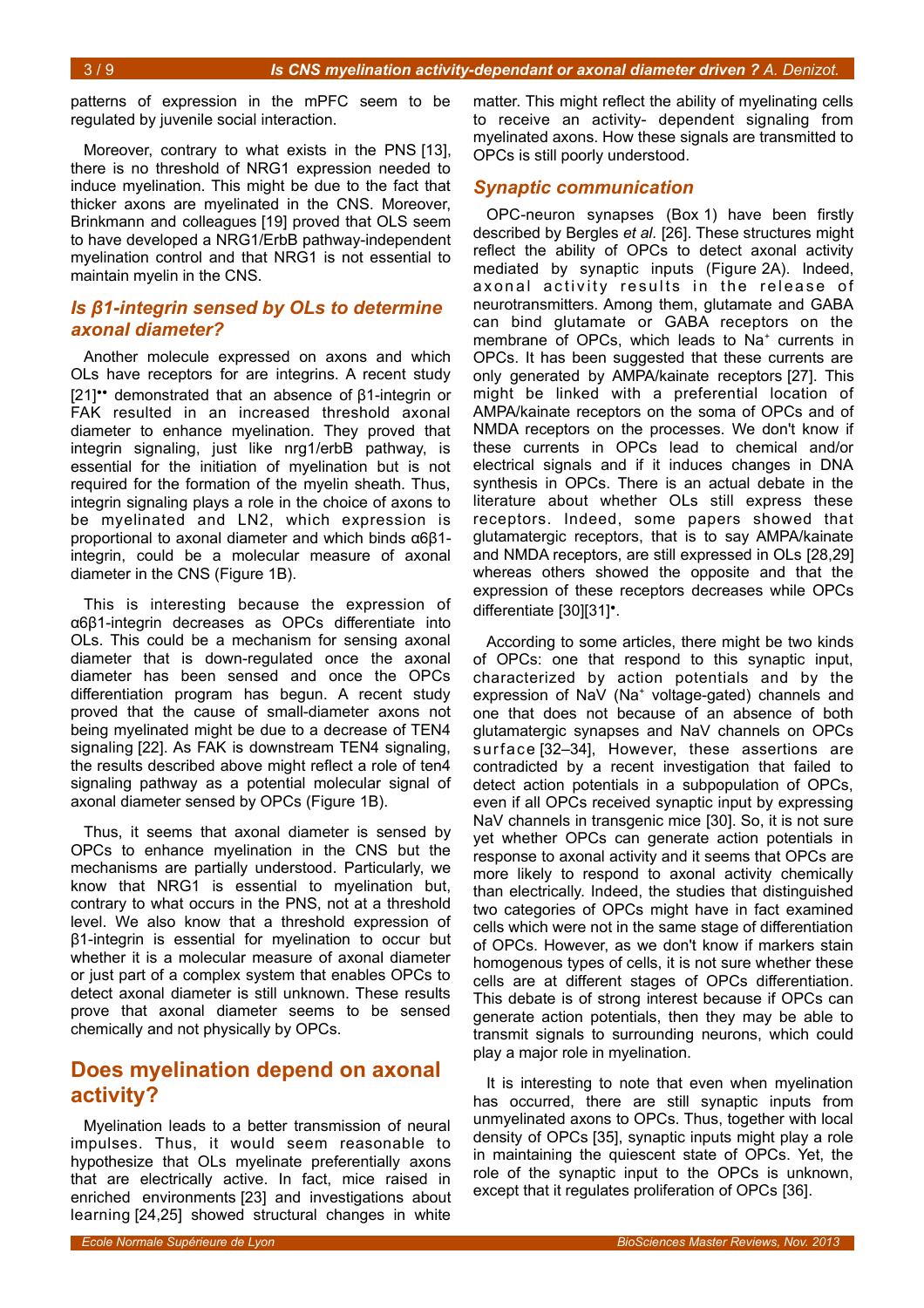#### <span id="page-3-0"></span>**Box 1. OPC-neuron synapses.**

Oligodendrocyte precursors (OPCs) are connected to neurons by some junctions that share numerous characteristics with synapses. Little is known about the roles of this kind of communication between OPCs and neurons. It seems to be essential for OPCs differentiation, proliferation and mobility [50]<sup>•</sup>.

Just like synapses, these junctions are characterized by a rigid alignment and consistent spacing of neuron and OPC membranes in a small area, by the location of small vesicles and mitochondria in the axon, near the junction [51].

Small currents have been detected in OPCs in several regions of the brain after synaptic input: brainstem, cerebellar cortex , dentate gyrus, cortex, corpus callosum and cerebellar white matter [35]. However, it is unclear whether action potentials are delivered postsynaptically in OPCs after a synaptic input. Thus, even if they share some characteristics with neuron-neuron synapses, OPC-neuron synapses might differ from the current definition of synapses. The figure below describes the morphology and functioning of OPC-neuron synapses compared with those of neuron-neuron synapses.

These synapses are formed early in the development of OPCs, when they are proliferating and colonizing the brain. They are transferred to daughter cells. Thus, every OPCs are exposed to synaptic inputs, even newborn and resting cells [10,34].



**Figure. Glutamatergic OPC-neuron synapses: morphology and functioning compared with neuron-neuron synapses. A:** neuron-neuron synapses. **B:** neuron-OPC synapses. Action potentials in the axon lead to membrane depolarization (1), thus activating VGCCs (2). Consequently, a Ca<sup>2+</sup> input leads to local Ca<sup>2+</sup> "hotspots" that induce mobilization of vesicles (3) and vesicular fusion at the plasma membrane (4). Consequently, glutamate is released in the synapse. Postsynaptically, OPCs express AMPA and NMDA receptors that are activated by glutamate (5). Their activation induces Na+ currents in OPCs (6), thus depolarizing these cells. In OPCs, it is unknown whether action potential results from the synaptic input.

#### *Non-synaptic communication*

Recent papers proved that there are several types of communication between OPCs and neurons: the synaptic one described above and the non-synaptic ones: ectopic communication, spillover and diffuse volume transmission (for more details, see [37]•). All of these types of communication could be involved in the sensing of axonal activity by OPCs.

In fact, some studies demonstrated that axonal activity activates purinergic signaling and ATP release non-synaptically (Figure [2B](#page-4-0)). Indeed, it is argued that axonal activity leads to microscopic axon swelling that activates VAACs (volume-activated anion channels). These VAACs and maybe other anionic cell- cell signaling molecules are permeable to ATP and induce non-synaptic and non- vesicular release of ATP, which

could play a role in myelination [38]•[39]. This release of ATP can directly induce a depolarization of OPCs by activating receptors, leading to an increase of  $[Ca<sup>2+</sup>]$ i. It also activates the expression of LIF (Leukemia Inhibitor Factor) by astrocytes, which promotes myelin formation by oligodendrocytes [40]. Moreover, extracellular ATPases convert ATP into adenosine, which promotes OPCs differentiation and myelination [41].

Taken together, these results suggest that the initiation of myelination and the expression of myelin genes may be regulated by both synaptic and nonsynaptic communication induced by axonal activity via the release of neurotransmitters, ions and ATP. This has been confirmed by Wake *et al.* [42]••. Furthermore, they showed that the initiation of myelination may be controlled by the vesicular release of glutamate, which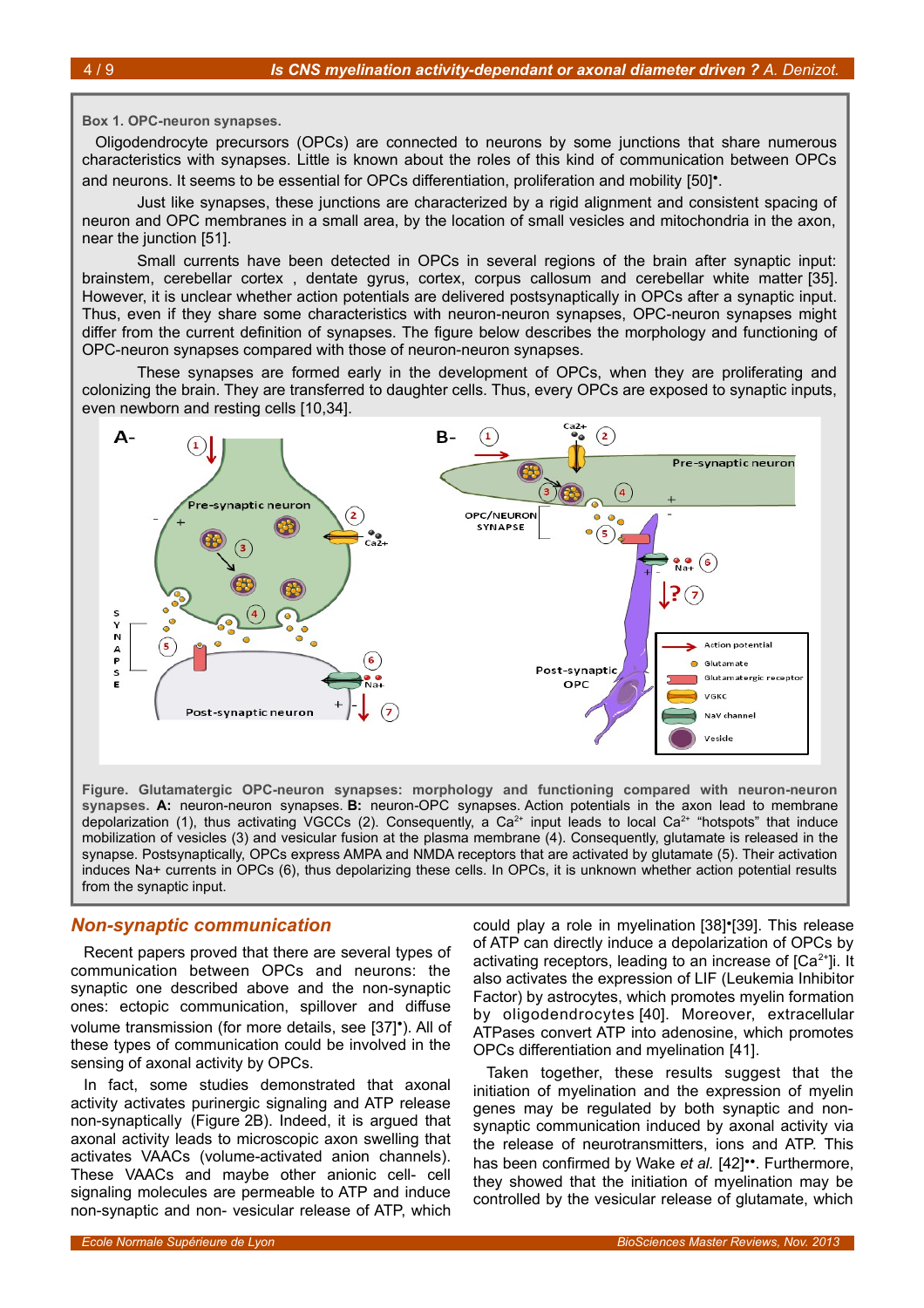



<span id="page-4-0"></span>**Figure 2. Responsiveness of the OLs lineage to axonal activity. A:** Synaptic response to axonal activity. Axonal activity leads to the release of neurotransmitters in the synapse, which are sensed by OPCs but not by differentiated OLs. **B:** Nonsynaptic response to axonal activity. Extra-synaptic release of ATP by axons can activate OPCs and enhance their differentiation. **C:** Whether there is a decrease of the concentration in AMPA/kainate receptors and in NaV channels on myelinating cells membrane during the differentiation that leads to D: a decrease of the responsiveness to axonal activity as OPCs differentiate is still strongly debated.

enhances local translation of MBP (Myelin Basic Protein) in OPCs processes.

# **New biophysical techniques: an answer to the question?**

Optogenetics and electrospinning have been developed recently and might be of high interest to investigate the role of both axonal diameter and axonal activity in myelination (Table [1\)](#page-5-0).

### *Optogenetics to study acitivitydependence of myelination*

Measuring the axonal activity dependence of OPCs is challenging because there is spontaneous release of neurotransmitters from axons [26] and because electrical stimulations of one neuron can activate surrounding neurons. Thus, stimulating OPCs with electrodes is challenging and the position of an electrode is critical for studying the role of axonal activity in myelination. New methods developed recently in optogenetics enable this kind of precise

stimulation. These techniques have been defined by Dugué and collaborators [43] as a "combination of optical and molecular strategies to monitor and control designated molecular and cellular activities in living tissues and cells using genetically addressable photosensitive tools." These photosensitive tools are microbial opsins that conduct ions through the plasma membrane or activate ion-transporting channels when activated by light. (for more details about these lightsensitive proteins, see [44]<sup>•</sup>). This technique is precise both temporally and spatially, enabling non-invasive activation of neurons. Added to the development of this method, genetically modified proteins can discriminate different cell types in neuronal circuits, which may play a huge role in unraveling the organization of these circuits.

Recently, Prakash and colleagues [45] developed a technique using two photon laser-scanning microscopy that can activate precise subpopulations in a population of genetically identical cells. This technique should enable a more extended use of optogenetics in the laboratories by making it doable without specific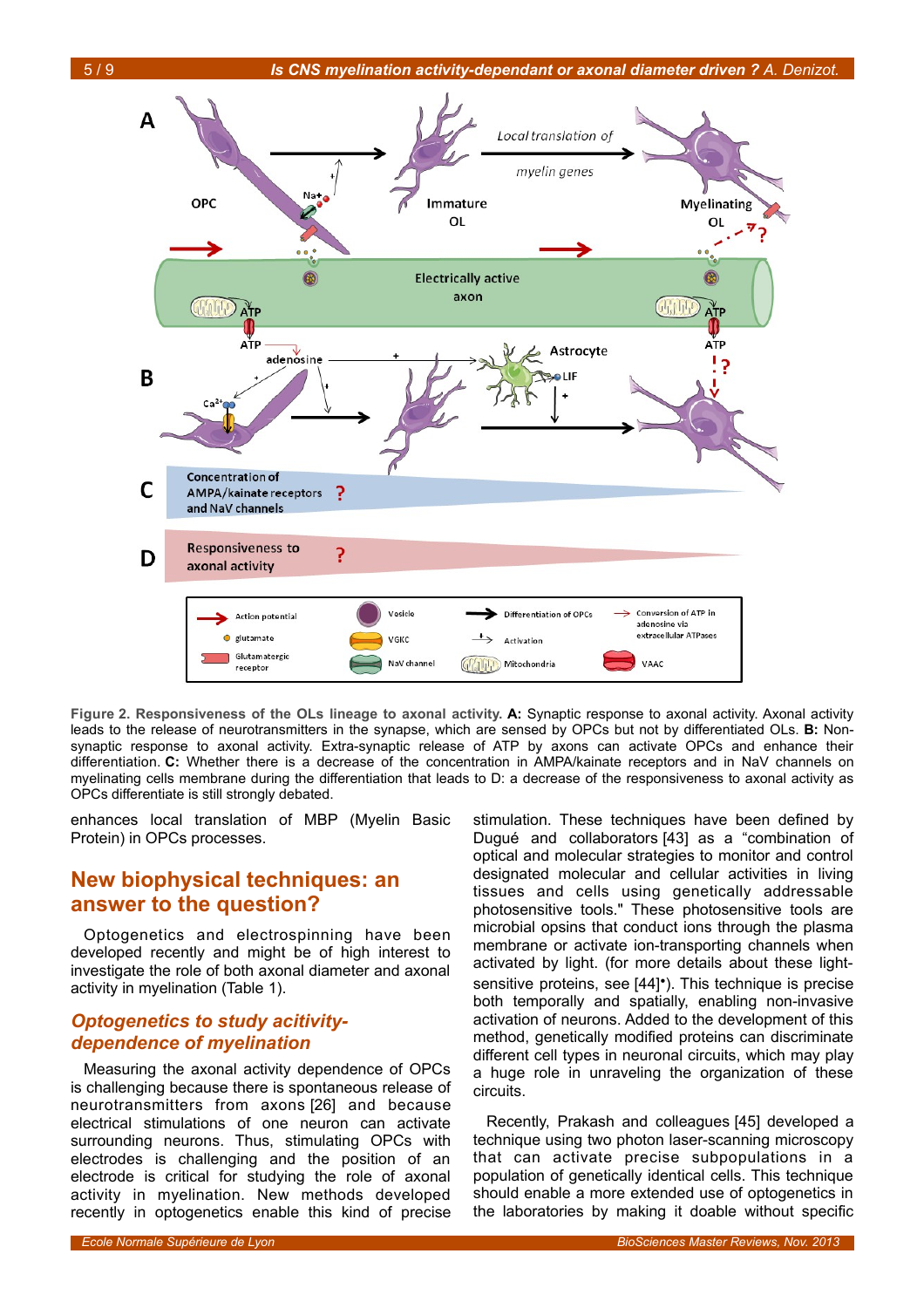| Name of the<br>technique <sup>®</sup> | Axonal<br>property<br>studied | Principle of the<br>technique                                                                                     | Advantages                                                                                                                                                                                                                                               | Limits                                                                                                                    | References                        |
|---------------------------------------|-------------------------------|-------------------------------------------------------------------------------------------------------------------|----------------------------------------------------------------------------------------------------------------------------------------------------------------------------------------------------------------------------------------------------------|---------------------------------------------------------------------------------------------------------------------------|-----------------------------------|
| Optogenetics                          | Axonal<br>activity            | - sensitize different cell<br>types to light<br>- light-sensitive cation<br>currents control<br>neuronal activity | - cell-type selectivity can<br>inhibit, promote or modulate<br>neuronal activity<br>- precision (temporal &<br>spatial: single-cell precision)<br>- control: non invasive<br>modulation of activity<br>- can be used both in vivo<br>and <i>in vitro</i> | - difficulties for<br>interpreting in<br><i>vivo</i> results<br>- need of specific<br>and expensive<br>tools              | $[43 - 45]$                       |
| Electrospinning                       | Axonal<br>diameter            | - synthesize fibers that<br>can be used with<br>living material<br>- the diameter of fibers<br>can be chosen      | - uncouples physical and<br>molecular properties of<br>axons<br>- can create a complicated<br>network<br>- can be incorporated in living<br>tissues<br>- drugs can be incorporated<br>in the fibers                                                      | - does not reflect<br>the complexity of<br>the system<br>- lack of control of<br>the networks'<br>spatial<br>organization | $[7]$ <sup>*</sup><br>$[46 - 49]$ |

<span id="page-5-0"></span>**Table 1. New biophysical techniques to investigate the contribution of both axonal diameter and axonal activity to myelination.**

and expensive tools. It is nevertheless still difficult to study cell-autonomous functions thanks to optogenetics.

No optogenetic studies have investigated the myelination process yet. Its ability to control both spatial and temporal characteristics of a stimulation should prove most useful to investigate activitydependent signaling. Indeed, it would be interesting to stimulate or inhibit the electrical activity of one or several neurons surrounding an OPC and to study the impact of such activities to the myelinating fate of OPCs.

### *Electrospinning to study the role of axonal diameter in myelination*

Studying the role of axonal diameter in myelination is difficult because both the physical and molecular properties of axons can be involved. Indeed, OPCs could sense the diameter of axons physically or thanks to molecular signals, as studies about the role of NRG1 and integrin in myelination suggest. Thus, techniques that can uncouple physical and molecular properties of axons are of great interest for investigating the role of axonal diameter in myelination.

Electrospinning is a technique that creates fibers of diverse forms and various diameters [46]. As these fibers can be cultured with cells, electrospinning has been recently used in several studies as a substitute for axons *in vitro* [47,48] and *in vivo* [49]. This technique uncouples physical and molecular properties of axons and is thus an interesting tool for studying myelination.

Lee and colleagues [7]" developed a technique using electrospun nanofibers as surrogate axons in

order to study myelination. They cultured fibers of different diameters with OPCs and showed that there was a threshold diameter of 0.4 μm above which fibers were myelinated. Moreover, as the fibers are inert (i.e. express no molecular signals nor are electrically active) they concluded that the only parameter that initiates myelination is the axonal diameter. Thus, axonal activity may be involved in later stages of the myelination process. Of course, this finding needs to be confirmed but it illustrates that we can study myelination without axons, which is really interesting. Moreover, future developments in the technique might enable an electrical stimulation of the fibers [48], which could facilitate investigations about the role of axonal activity in myelination by avoiding any molecular stimulations induced by axonal activity. As drugs can be incorporated in these fibers, studies of the role of a unique molecule in myelination would be achievable.

# **Conclusion and Perspectives**

The findings of Lee et al. [7]\*\* suggest that axonal diameter plays a role in the selection by OPCs of neurons to myelinate (Figure [3A](#page-6-0)). As in this study OPCs did not wrap properly the axons, we could hypothesize that axonal electrical activity might be involved in later mechanisms of myelination, that is to say wrapping and myelin compaction (Figure [3B](#page-6-0)). New biophysical techniques as electrospinning and optogenetics will be tools of strong interest to investigate the role of both axonal diameter and axonal activity in myelination. Such findings should prove most useful in research for therapeutic treatments of demyelinating diseases such as multiple sclerosis, axon regeneration after brain injuries or even mental diseases such as schizophrenia. Indeed, as there are still some OPCs in adult CNS, we could stimulate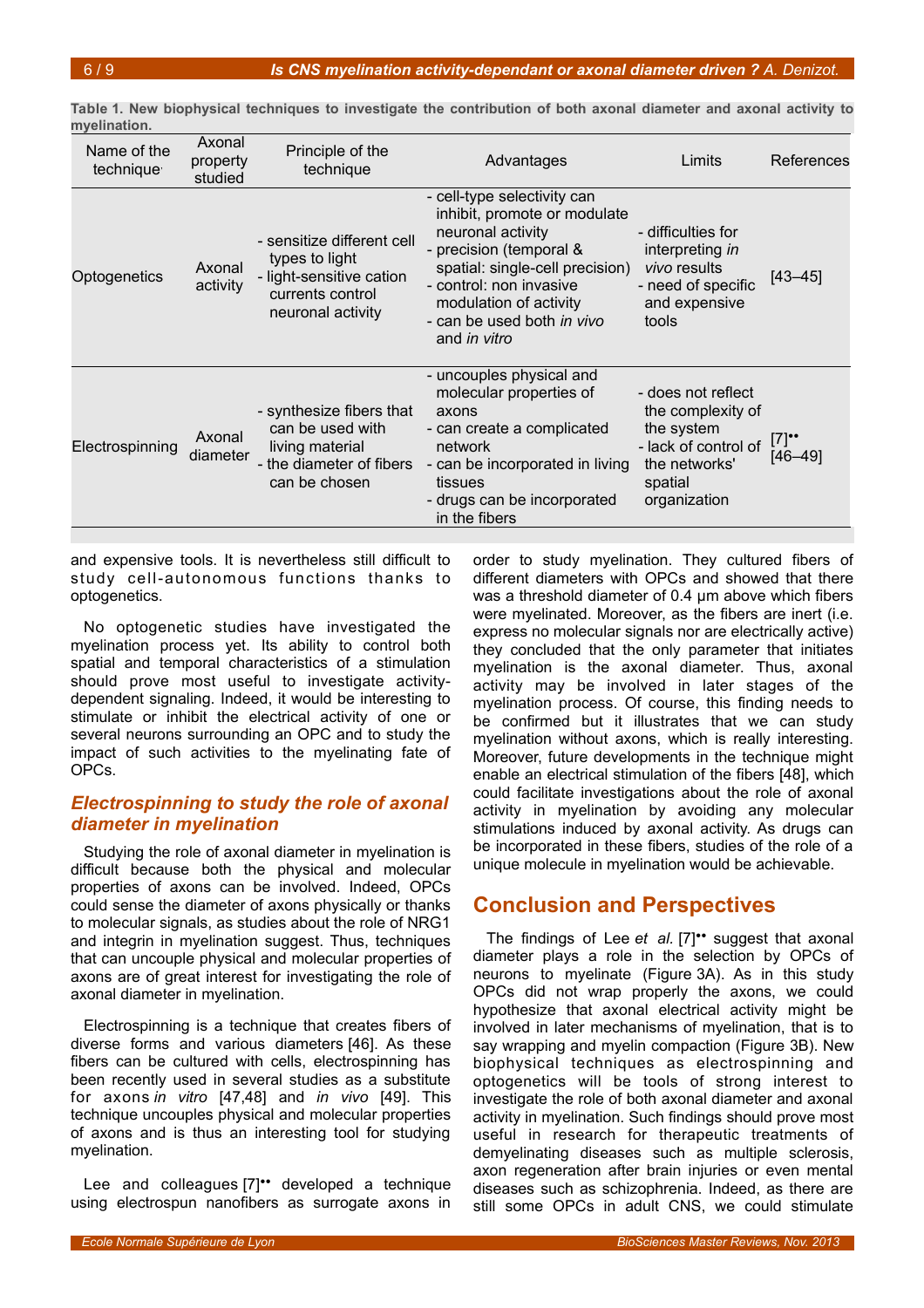

<span id="page-6-0"></span>**Figure 3. Two stages in the myelination process that involve both axonal diameter and axonal activity. 1:** Recognition of the axons to myelinate by OPCs that involve axonal diameter and maybe axonal activity too. **2:** Differentiation of OPCs into myelinating OLs that is enhanced by axonal activity. The nature of OPCs' response to the release of neurotransmitters and of ATP by the axons is still unclear and needs further investigations.

myelination by incorporating large diameter fibers or by inducing axonal activity in damaged tissues. More generally, these techniques are of huge importance in neuroscience thanks to their ability to study specific parameters uncoupled from others and to their better resolution compared with those of the common techniques used in the field.

# **Acknowledgments**

I thank Dr. Káradóttir and Dr. Balvay for their help and their advice concerning this review.

# **References and recommended reading**

Papers of particular interest have been highlighted as: of special interest

- ●● of outstanding interest
- 1. Waxman SG: **Determinants of conduction velocity in myelinated nerve fibers**. *Muscle Nerve* 1980, **3**:141– 150. [doi: 10.1002/mus.880030207] [PMID: 6245357]
- 2. Waxman SG: **Axon-glia interactions: building a smart nerve fiber**. *Curr. Biol.* 1997, **7**:R406–410. [PMID: 9210363]
- 3. Knapp PE, Bartlett WP, Skoff RP: Cultured **oligodendrocytes mimic in vivo phenotypic**

**characteristics: cell shape, expression of myelinspecific antigens, and membrane production**. *Dev. Biol.* 1987, **120**:356–365. [PMID: 2435591]

- 4. Duncan D: T**he importance of diameter as a factor in myelination**. *Science* 1 9 3 4 , **79**: 3 6 3 . [ d o i : 10.1126/science.79.2051.363] [PMID: 17741794]
- 5. Fields RD: **Nerve impulses regulate myelination through purinergic signalling**. *Novartis Found. Symp.* 2006, **276**:148–158; discussion 158–161, 233–237, 275– 281. [PMID: 16805428]
- 6. Kukley M, Kiladze M, Tognatta R, Hans M, Swandulla D, Schramm J, Dietrich D: **Glial cells are born with synapses**. *FASEB J.* 2 0 0 8 , **22**:2957–2969. [doi: 10.1096/fj.07-090985] [PMID: 18467596]
- 7. Lee S, Leach MK, Redmond SA, Chong SYC, Mellon SH, Tuck SJ, Feng Z-Q, Corey JM, Chan JR: **A culture system to study oligodendrocyte myelination processes using engineered nanofibers**. *Nat. Methods* 2012, **9**:917–922. [doi: 10.1038/nmeth.2105] [PMID: 22796663]
- ●● A pioneer study that develops a new technique for studying myelination without axons. It shows that OPCs might sense physically axonal diameter and select axons to myelinate inertly.
- 8. Voyvodic JT: **Target size regulates calibre and myelination of sympathetic axons**. *Nature* 1989, **342**:430–433. [doi: 10.1038/342430a0] [PMID: 2586612]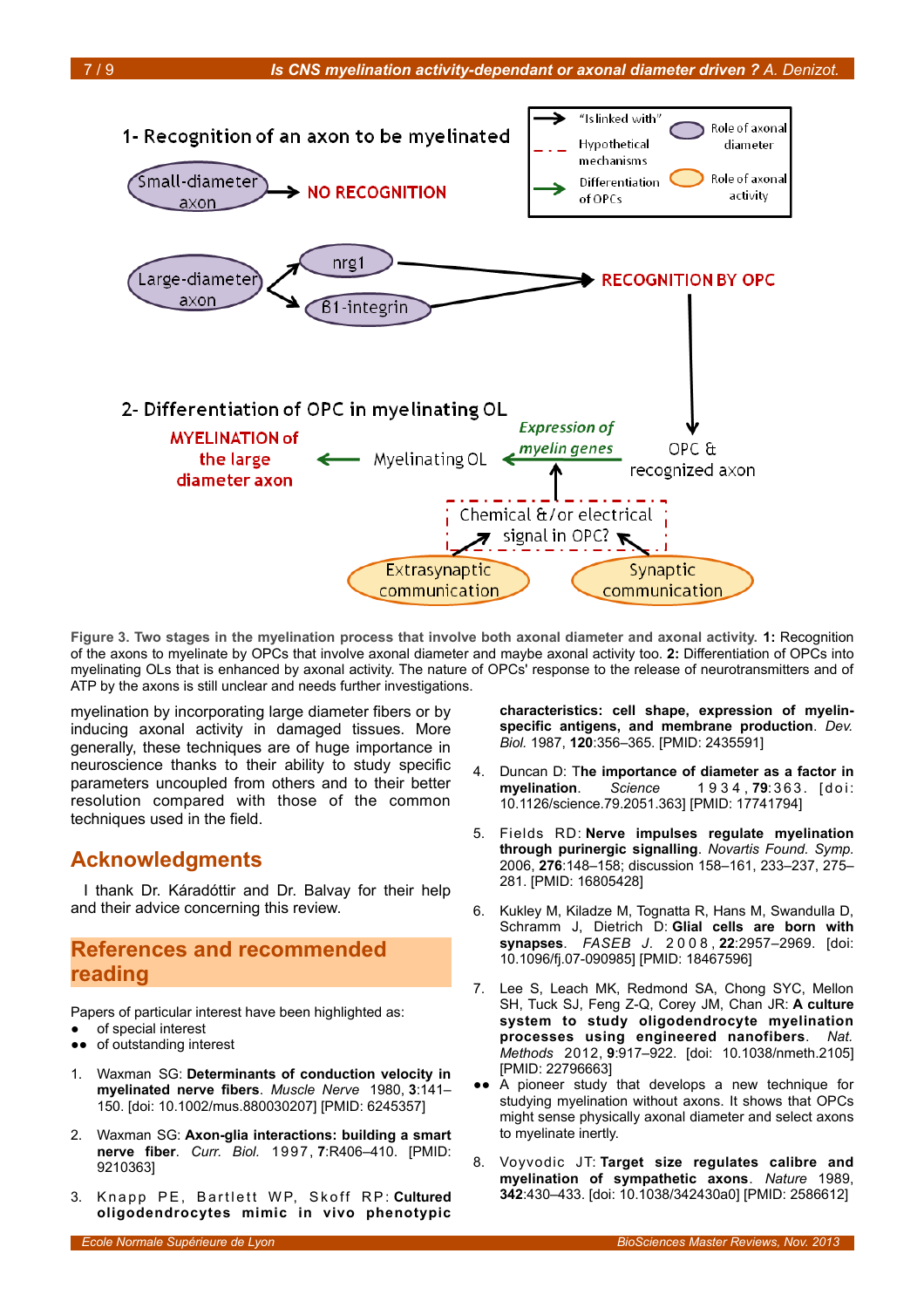#### 8 / 9 *Is CNS myelination activity-dependant or axonal diameter driven ? A. Denizot.*

- 
- 9. Chomiak T, Hu B: **What is the optimal value of the gratio for myelinated fibers in the rat CNS? A theoretical approach**. *PLoS ONE* 2009, **4**:e7754. [doi: 10.1371/journal.pone.0007754] [PMID: 19915661]
- 10. Waxman SG, Sims TJ: Specificity in central **myelination: evidence for local regulation of myelin thickness**. *Brain Res.* 1 9 8 4 , **292**:179–185. [PMID: 6697207]
- 11. Elder GA, Friedrich VL Jr, Lazzarini RA: **Schwann cells and oligodendrocytes read distinct signals in establishing myelin sheath thickness**. *J. Neurosci. Res.* 2001, **65**:493–499. [PMID: 11550217]
- 12. Nave K-A, Salzer JL: **Axonal regulation of myelination by neuregulin 1**. *Curr. Opin. Neurobiol.* 2006, **16**:492– 500. [doi: 10.1016/j.conb.2006.08.008] [PMID: 16962312]
- 13. Taveggia C, Zanazzi G, Petrylak A, Yano H, Rosenbluth J, Einheber S, Xu X, Esper RM, Loeb JA, Shrager P, et al: **Neuregulin-1 type III determines the ensheathment fate of axons**. *Neuron* 2 0 0 5 , **47**:681–694. [doi: 10.1016/j.neuron.2005.08.017] [PMID: 16129398]
- 14. Michailov GV, Sereda MW, Brinkmann BG, Fischer TM, Haug B, Birchmeier C, Role L, Lai C, Schwab MH, Nave K-A: **Axonal neuregulin-1 regulates myelin sheath thickness**. *Science* 2 0 0 4 , **304**:700–703. [doi: 10.1126/science.1095862] [PMID: 15044753]
- 15. Syed N, Reddy K, Yang D, Taveggia C, Salzer JL, Maurel P, Kim HA: **Soluble neuregulin-1 has bi-functional, concentration-dependent effects on Schwann cell myelination**. *J Neurosci* 2010, **30**:6122–6131. [doi: 10.1523/JNEUROSCI.1681-09.2010] [PMID: 20427670PMCID: PMC2870719]
- 16. Taveggia C, Thaker P, Petrylak A, Caporaso GL, Toews A, Falls DL, Einheber S, Salzer JL: **Type III neuregulin-1 promotes oligodendrocyte myelination**. *Glia* 2008, **56**:284–293. [doi: 10.1002/glia.20612] [PMID: 18080294]
- 17. Kim JY, Sun Q, Oglesbee M, Yoon SO: **The role of ErbB2 signaling in the onset of terminal differentiation of oligodendrocytes in vivo**. *J. Neurosci.* 2003, **23**:5561–5571. [PMID: 12843257]
- 18. Roy K, Murtie JC, El-Khodor BF, Edgar N, Sardi SP, Hooks BM, Benoit-Marand M, Chen C, Moore H, O'Donnell P, et al.: **Loss of erbB signaling in oligodendrocytes alters myelin and dopaminergic function, a potential mechanism for neuropsychiatric disorders**. *Proc Natl Acad Sci U S A* 2007, **104**:8131– 8136. [doi: 10.1073/pnas.0702157104] [PMID: 17483467PMCID: PMC1876583]
- 19. Brinkmann BG, Agarwal A, Sereda MW, Garratt AN, Müller T, Wende H, Stassart RM, Nawaz S, Humml C, Velanac V, et al.: **Neuregulin-1/ErbB signaling serves distinct functions in myelination of the peripheral and central nervous system**. *Neuron* 2008, **59**:581– 595. [doi: 10.1016/j.neuron.2008.06.028] [PMID: 18760695PMCID: PMC2628490]
- 20. Makinodan M, Rosen KM, Ito S, Corfas G: **A critical** period for social experience-dependent **oligodendrocyte maturation and myelination**. *Science* 2012, **337**:1357–1360. [doi: 10.1126/science.1220845] [PMID: 22984073]
- ●● A very interesting study that associates lack of juvenile

social interactions with an alteration of the medial prefrontal cortex (mPFC) myelination and correlates it with a loss of ErbB3 and a reduced expression of nrg1. This study shows a localized role of the NRG1/ErbB pathway in the mPFC myelination.

- 21. Câmara J, Wang Z, Nunes-Fonseca C, Friedman HC, Grove M, Sherman DL, Komiyama NH, Grant SG, Brophy PJ, Peterson A, et al.: **Integrin-mediated axoglial interactions initiate myelination in the central nervous system**. *J Cell Biol* 2009, **185**:699–712. [doi: 10.1083/jcb.200807010] [PMID: 19451276PMCID: PMC2711572]
- ●● An elegant analysis of the role of integrin in axonal diameter sensing by OPCs. It is the first paper that investigates the role of integrin as a sensor of axonal diameter.
- 22. Suzuki N, Fukushi M, Kosaki K, Doyle AD, de Vega S, Yoshizaki K, Akazawa C, Arikawa-Hirasawa E, Yamada Y: **Teneurin-4 is a novel regulator of oligodendrocyte differentiation and myelination of small-diameter axons in the CNS**. *J. Neurosci.* 2012, **32**:11586–11599. [doi: 10.1523/JNEUROSCI.2045-11.2012] [PMID: 22915103]
- 23. Markham JA, Greenough WT: **Experience-driven brain plasticity: beyond the synapse**. *Neuron Glia Biol.* 2004, **1**:351–363. [doi: 10.1017/s1740925x05000219] [PMID: 16921405]
- 24. Scholz J, Klein MC, Behrens TEJ, Johansen-Berg H: **Training induces changes in white-matter architecture**. *Nat. Neurosci.* 2009, **12**:1370–1371. [doi: 10.1038/nn.2412] [PMID: 19820707]
- 25. Carreiras M, Seghier ML, Baquero S, Estévez A, Lozano A, Devlin JT, Price CJ: **An anatomical signature for literacy**. *Nature* 2 0 0 9 , **461**:983–986. [doi: 10.1038/nature08461] [PMID: 19829380]
- 26. Bergles DE, Roberts JD, Somogyi P, Jahr CE: **Glutamatergic synapses on oligodendrocyte precursor cells in the hippocampus**. *Nature* 2000, **405**:187–191. [doi: 10.1038/35012083] [PMID: 10821275]
- 27. Káradóttir R, Attwell D: **Neurotransmitter receptors in the life and death of oligodendrocytes**. *Neuroscience* 2 0 0 7 , 145: 1426 - 1438. [doi: 10.1016/j.neuroscience.2006.08.070]
- 28. Berger T, Walz W, Schnitzer J, Kettenmann H: **GABAand glutamate-activated currents in glial cells of the mouse corpus callosum slice**. *J. Neurosci. Res.* 1992, **31**:21–27. [doi: 10.1002/jnr.490310104] [PMID: 1351952]
- 29. Káradóttir R, Cavelier P, Bergersen LH, Attwell D: **NMDA receptors are expressed in oligodendrocytes and activated in ischaemia**. *Nature* 2005, **438**:1162–1166. [doi: 10.1038/nature04302] [PMID: 16372011PMCID: PMC1416283]
- 30. De Biase LM, Nishiyama A, Bergles DE: **Excitability and synaptic communication within the oligodendrocyte lineage**. *J. Neurosci.* 2 0 1 0 , **30**:3600–3611. [doi: 10.1523/JNEUROSCI.6000-09.2010] [PMID: 20219994]
- 31. Kukley M, Nishiyama A, Dietrich D: **The fate of synaptic input to ng2 glial cells: Neurons specifically downregulate transmitter release onto differentiating oligodendroglial cells**. *J. Neurosci.* 2010, **30**:8320– 8331. [doi: 10.1523/JNEUROSCI.0854-10.2010]